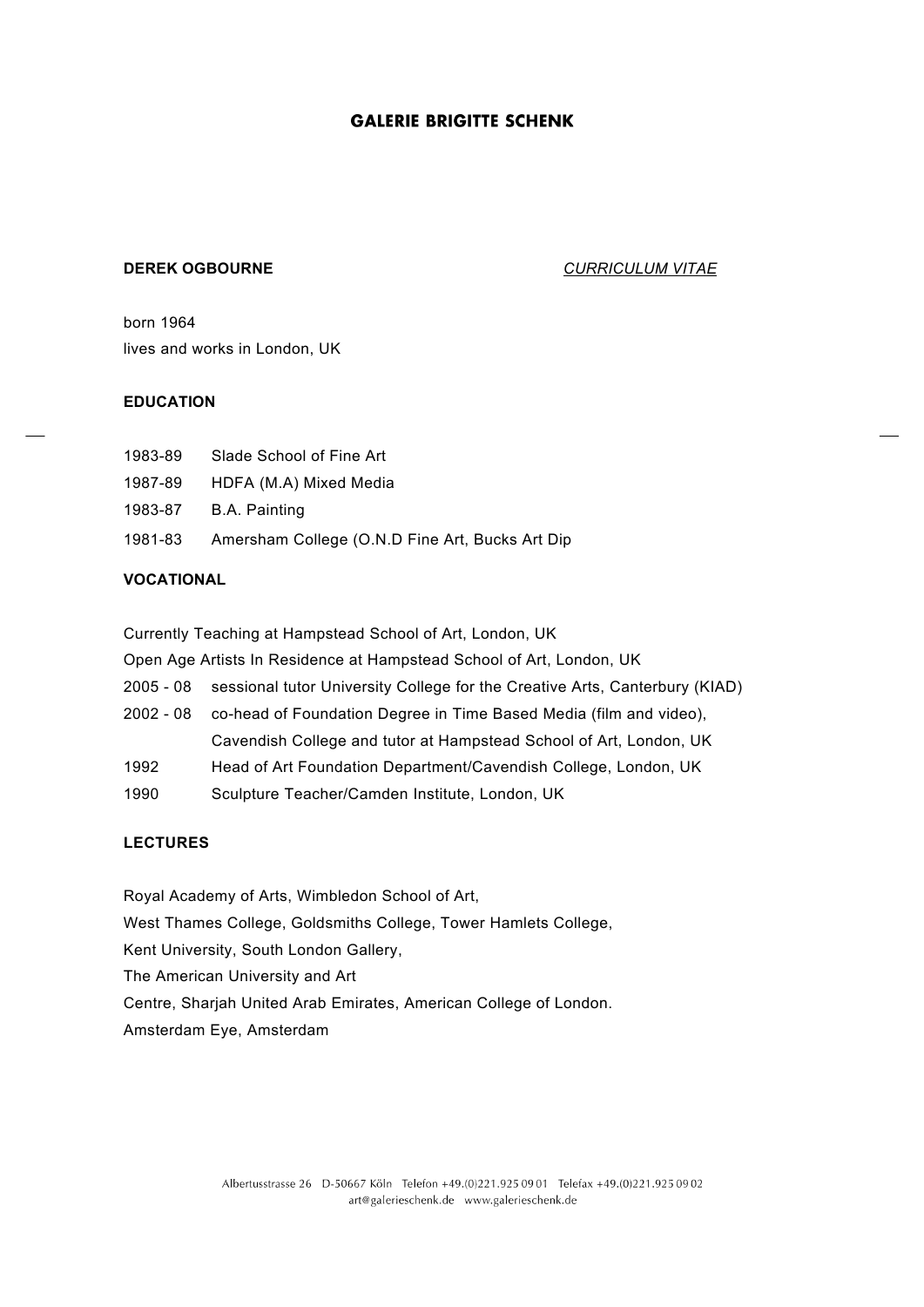# **SOLO EXHIBTIONS**

| 2016 | Split Infinity, Galerie Brigitte Schenk, Cologne, Germany                      |
|------|--------------------------------------------------------------------------------|
| 2015 | New Paintings 2014 - 2015, HSoA Gallery, Hampstead School of Art, London, UK   |
| 2012 | Museum of Optography, The Purple Chamber, The Collections Building, Sharjah    |
|      | Art Foundation, Sharjah, U.A.E.                                                |
| 2011 | Transition, Gallery Magazin, Marka St, Belgrade, Serbia                        |
|      | Archive of Optography, curated by Nikola Suica, Gallery FLU (Fakultet likovnih |
|      | umetnosti), Belgrade, Serbia                                                   |
|      | Leather-Bound Stories, Freud Museum London, UK                                 |
|      | Leather-Bound Stories, Goldsmiths University - GLITS, London, UK               |
|      | Leather-Bound Stories, Spain Now', in collaboration with Susana Medina,        |
|      | The Gallery Soho, London, UK                                                   |
|      | The Last Image, curated by Stefanie Boos and Kristina Hoge, Kurpfälzisches     |
|      | Museum im Palais Morass, Heidelberg, Germany                                   |
| 2009 | Launch of Encyclopedia of Optography, in collaboration with British Optical    |
|      | Association Museum London, UK                                                  |
| 2008 | Physical Matter, a Half Video Retrospective, Area 53 Gallery, Vienna, Austria  |
|      | Objects from the Museum of Optography, Muswell Press book launch,              |
|      | Hackney Empire, London, UK                                                     |
| 2007 | Derek Ogbourne, CARTER presents, London, UK                                    |
|      | Specialprogramm Derek Ogbournes Movie Night, Area 53 Gallery, Vienna, Austria  |
|      | Museum of Optography Galerie Brigitte Schenk, Cologne, Germany                 |
| 2003 | The Cobden Club, London, UK                                                    |
| 2001 | Buñuels Philosophical Toys, The Cervantes Institute, London, UK                |
|      |                                                                                |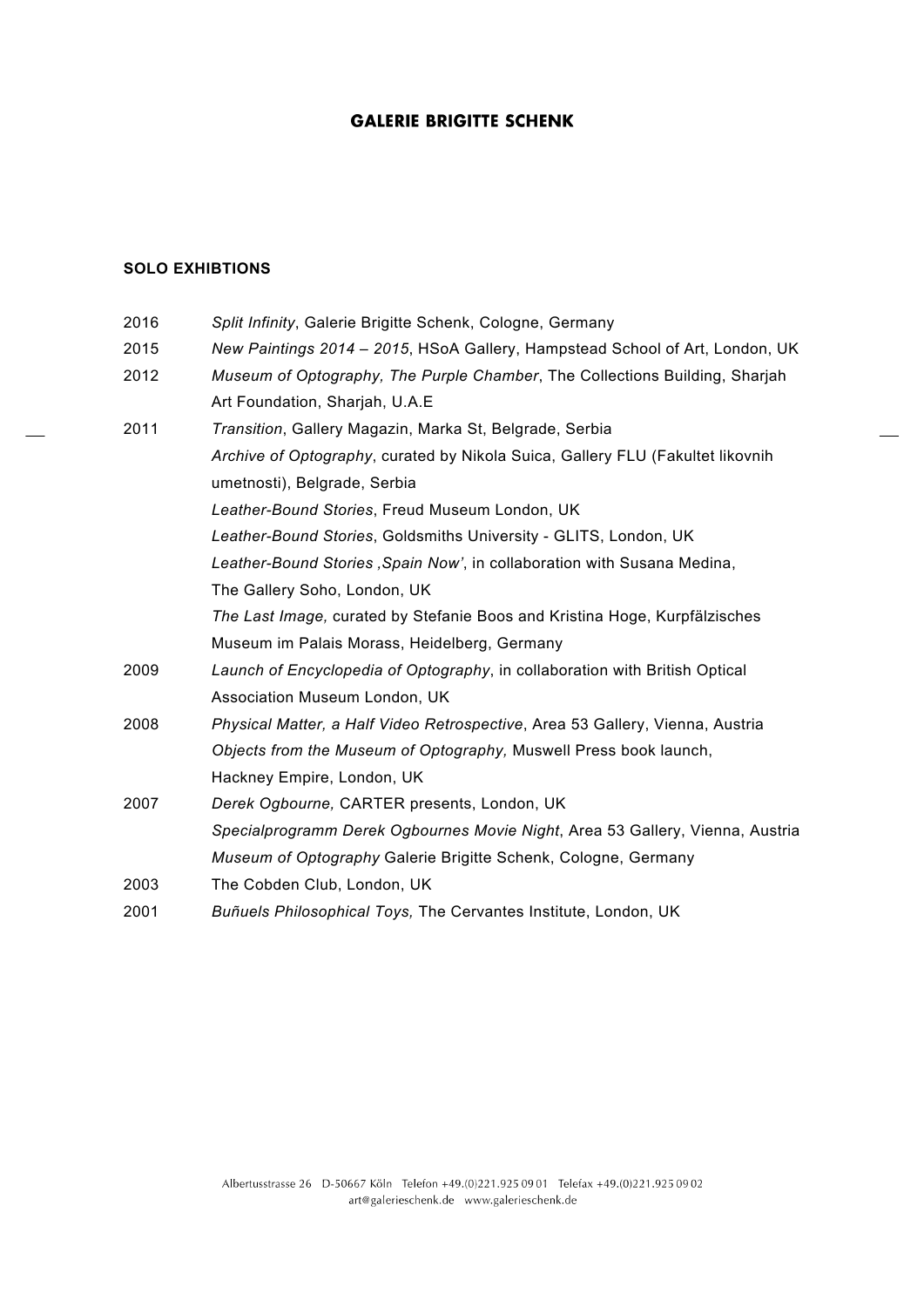*Buñuels Philosophical Toys* The French Institute, London, UK *Buñuels Philosophical Toys* Buñuels International Centenary Conference Senate House, London, UK *What Makes Me, What Makes You*, South London Gallery, London, UK *Frankensteins Kitchen*, The Loft, London, UK Crowndale Centre, Camden, London, UK Southampton Civic Centre Gallery, Southampton, UK

#### **GROUP EXHIBITIONS**

- 2015 *Politics of Amnesia ll* (Curated by Fieldgate Gallery), CGP London, UK Gallery by the pool, Southwark Park, London, UK,
- 2014 *Strata,* Juncture, ASC Studios, London, UK
- 2011 *East Pop West*, Unit 1 Vinery Way, Shepherds Bush, London *XD 01 User Experience Designer*, curated by Gabriele Perretta, Milan, Italy *FISH FILLET 08/10*, F-ISH Gallery, Hastings, UK *Mediamorfosi Act\_02*, 2.0 SUDLAB, curated by Gabriele Perretta in collaboration with White Box, Naples, Italy 2010 *Mediamorfosi Act\_01*, 2.0 SUDLAB, in collaboration with White Box Naples, Italy *Natur // Konzept*, Gallerie P-13, Heidelberg, Germany *A Bright and Guilty Place*, PayneShurvell Gallery, London, UK 2009 *House of Fairy Tales*, Tate Modern, London, UK *May Day: The Dark Times*, F-ISH Gallery, Hastings, UK
- 2008 *Land- Island- Dreamland*, Area 53 Gallery, Vienna, Austria *Summer Show*, Galerie Brigitte Schenk, Cologne, Germany *The Walls in Three Places*, The New Charlton Art Centre, Dover, Kent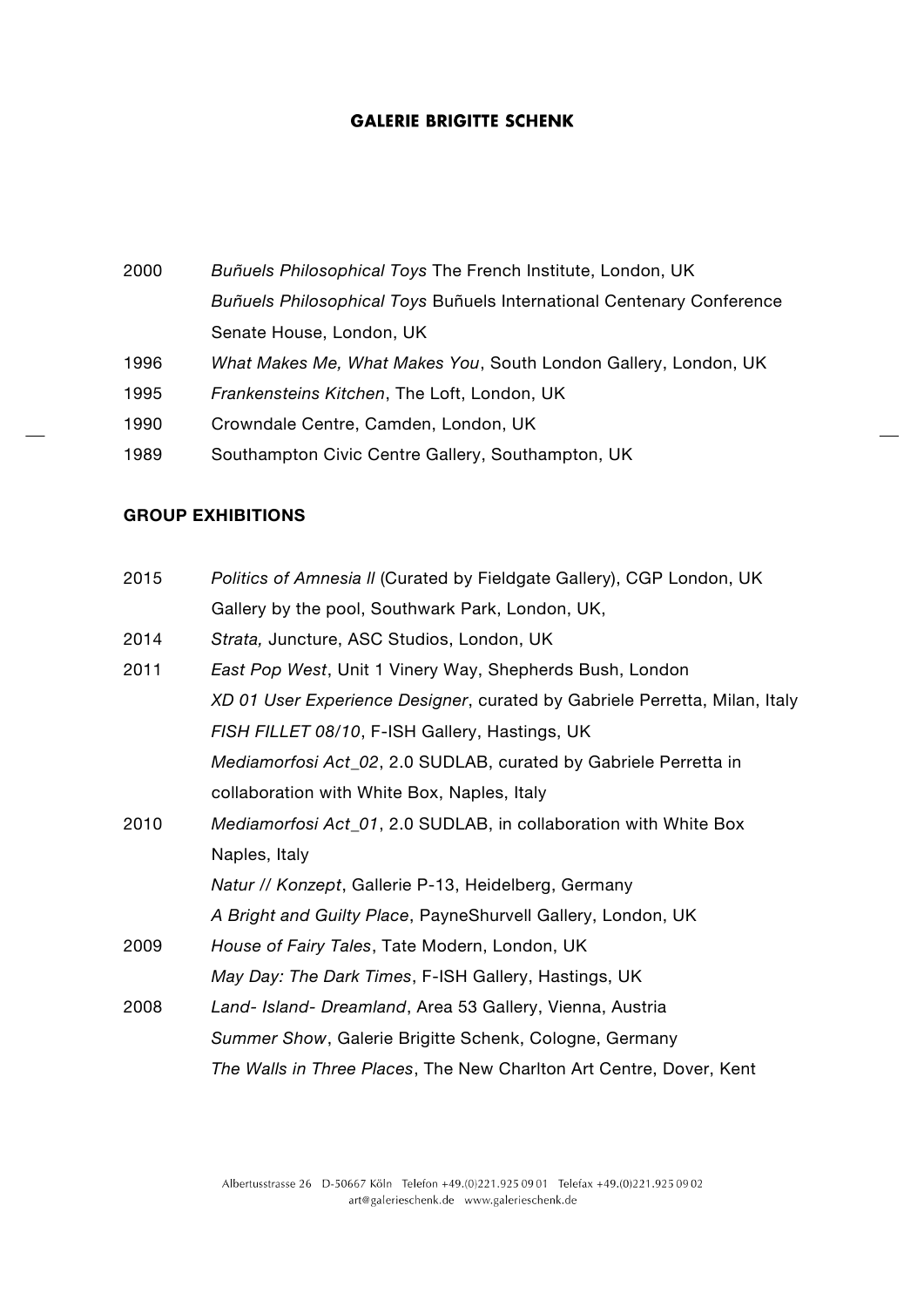|      | Climate 4 Change, Circle Community Projects and Project 142, London,   |
|------|------------------------------------------------------------------------|
|      | <b>UK</b>                                                              |
|      | Something About Painting, London, UK                                   |
|      | Put Your Flag Where your Mouth Is, St Pauls Steiner School, London, UK |
| 2007 | /Seconds, Issue 7, London, UK                                          |
|      | Climate of Change, Circle Community Projects and Project 142, London,  |
|      | <b>UK</b>                                                              |
|      | Künstler auf Landpartie, Galerie Area 53, Vienna, Austria              |
|      | 2 person show with Paul Saloilsky, Area 53 Gallery, Vienna, Austria    |
|      | le Marathon des Mots, Toulouse Abattoirs, Toulouse, France             |
| 2006 | Scope Art Fair, London and Miami, Carter Presents                      |
|      | The Sun in Uranus, Las Vagas Tattoo Co, London, UK                     |
|      | Art Car Boot Fair 2006, Carter Presents, London, UK                    |
|      | Carter Presents at Apt Draschan, Aptartment Draschan, Vienna, Austria  |
| 2005 | Les Merveilles du Monde, Musee des Arts, Dunkerque, France             |
|      | Field Research, Galerie Brigitte Schenk, Cologne, Germany              |
|      | Blog Rimbaud Castello di Rivara, Centro dArte Contemporanea, Torino,   |
|      | Italy                                                                  |
| 2004 | Ocatillo International Summer Show, Calder Bookshop, London, UK        |
|      | Vinyl 2, Redux, Unit 303, Lana House, London, UK                       |
|      | San José Institute of Contemporary Art, San José, USA                  |
| 2003 | Panic Picturesque, Centre for Contemporary Art, Glasgow, UK            |
|      | White Window and Guests, La Maitere, Lille, France                     |
|      | Red Snow, the Ecology Pavilion Gallery, London, UK                     |
|      | Independence, South London Gallery, London, UK                         |
|      | Sharjah Biennial 6, Sharjah, United Arab Emirates                      |
| 2002 | Iglesia Universal, Project with INIVA and Artlab, London, UK           |
|      | Neverland, Cell Project Space, London, UK                              |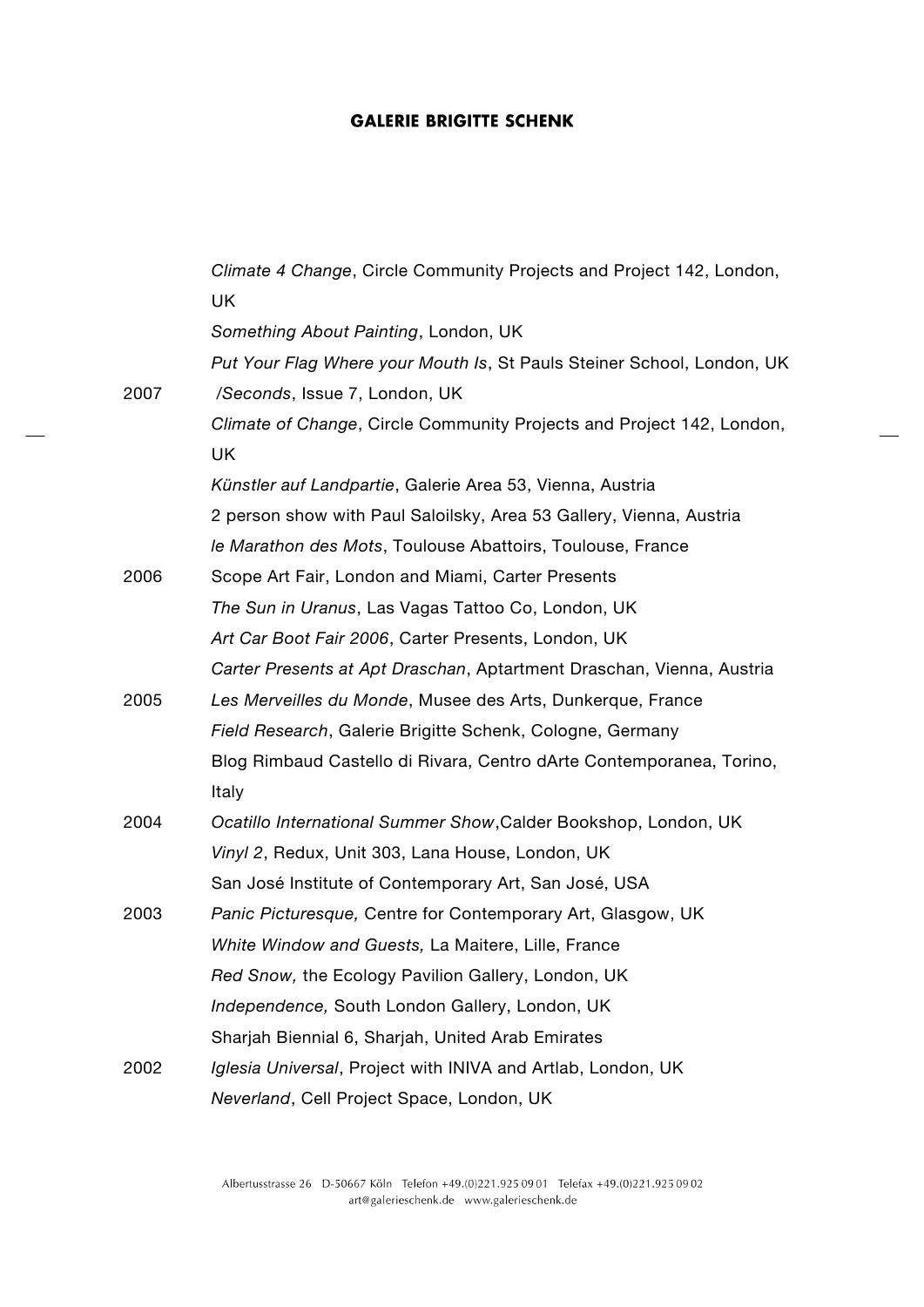| 2001 | Future Perfect, Adam Street, London, UK                                |
|------|------------------------------------------------------------------------|
|      | Gymnasion, Bregenzer Kunstverein, Palais Thurn und Taxis, Bregenz,     |
|      | Austria                                                                |
|      | Please Disturb Me, Great Eastern Hotel, London, UK                     |
|      | Century City, Tate Modern, London, UK                                  |
|      | Art 2001, Business Design Centre, South London Gallery commission,     |
|      | London, UK                                                             |
| 2000 | Haven Lodge, Old Peoples Home, Ramsgate, UK                            |
|      | Polstar Art Programme, Digital billboard, Leicester Square, London, UK |
|      | become like me, An Tuireann Arts Centre, Portree, Isle of Skye, UK     |
|      | Nottinghill Film and Video Festival, London, UK                        |
|      | Camden Open, Odeon Cinema, London, UK                                  |
|      | become like me, Stills Gallery, Edinburgh, UK                          |
| 1999 | Nanostate reading room, Golders Green Working Mens Club, London, UK    |
| 1998 | Near, Sharjah Art Museum, Sharjah, United Arab Emirates                |
|      | Supernature, Studio A, London, UK                                      |
|      | The Road, La Galerie d'Art Contemporain Boris Vian á L'Espace Culturel |
|      | Francois Mitterrand, Beauvais, France                                  |
|      | The Vauxhall Gardens, The Norwich Gallery, Norwich School of Art, UK   |
|      | Exposicion, The Institute of Contemporary Arts (ICA), London, UK       |
|      | Diving For Pearls, HMS Onyx, Liverpool Dock, Tate Liverpool            |
|      | collaboration, Liverpool, UK                                           |
|      | Host, The Tramway, Glasgow, UK                                         |
| 1997 | Double Life, University of Wolverhampton, School of Art+Design,        |
|      | Wolverhampton, UK                                                      |
|      | Big Blue, Cafe Adler, Berlin; Cafe Fix, Berlin, Germany                |
|      | Post, Old G.P.O. Building, Northbridge, Edinburgh, UK                  |
|      | Martin, "The Curators Arse" 3rd Floor, collaboration with Peter Lewis, |

 $\overline{a}$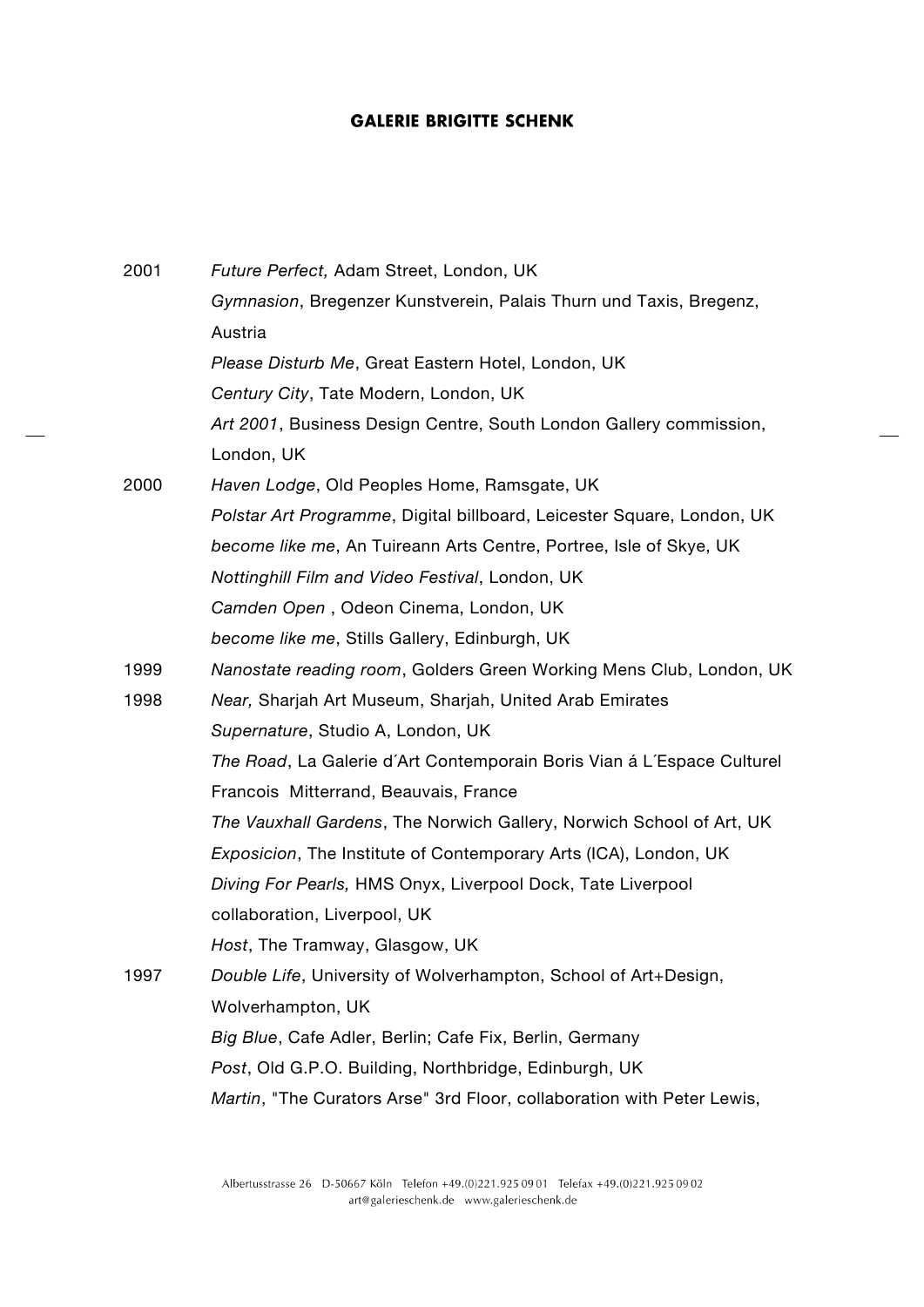|      | Atlantis, London, UK                                                    |
|------|-------------------------------------------------------------------------|
|      | Big Blue Coins, Notinghill Gate, London, UK                             |
|      | Carry on Culture, London, UK                                            |
|      | Switch it off, International Community House Gallery, Kyoto, Japan      |
|      | Drone, Kingsgate Gallery, London, UK                                    |
| 1996 | Berlin Mitte Art Fair, Berlin, Germany                                  |
|      | Working Titles, Willesden Green Gallery, London, UK                     |
|      | Bank TV at: The ICA, London, Transmission Gallery, Glasgow; Castlefield |
|      | Gallery, Manchester; Viewpoint Gallery, London, UK                      |
|      | North Wales Biennale Harlech, Wales, UK                                 |
|      | Stealth, London, UK                                                     |
|      | The Football Show, Willesden Green Gallery, London, UK                  |
|      | Playground, London, UK                                                  |
| 1993 | Space International, Matadero Municipal, Valencia, Spain                |
| 1992 | Reproducciones, El Diente del Tiempo, Valencia, Spain                   |
|      | Space International, Kings Cross, London, UK                            |
| 1990 | Whitechapel Open, Whitechapel Gallery, London, UK                       |
| 1989 | New Identities, Camden Arts Centre, London, UK                          |
|      | Postgraduate Show, Slade School of Fine Art, London, UK                 |
| 1987 | Undergraduate Show, Slade School of Fine Art, London, UK                |
| 1986 | <b>Whitworth Slade Show</b>                                             |
| 1983 | Queenspark Arts Centre, Aylesbury, UK                                   |

## **AWARDS AND GRANTS**

- 2002 London Arts Board Research Grant
- 1994 London Arts Board Research Grant
- 1988 Rosa Morrison Postgraduate Scholarship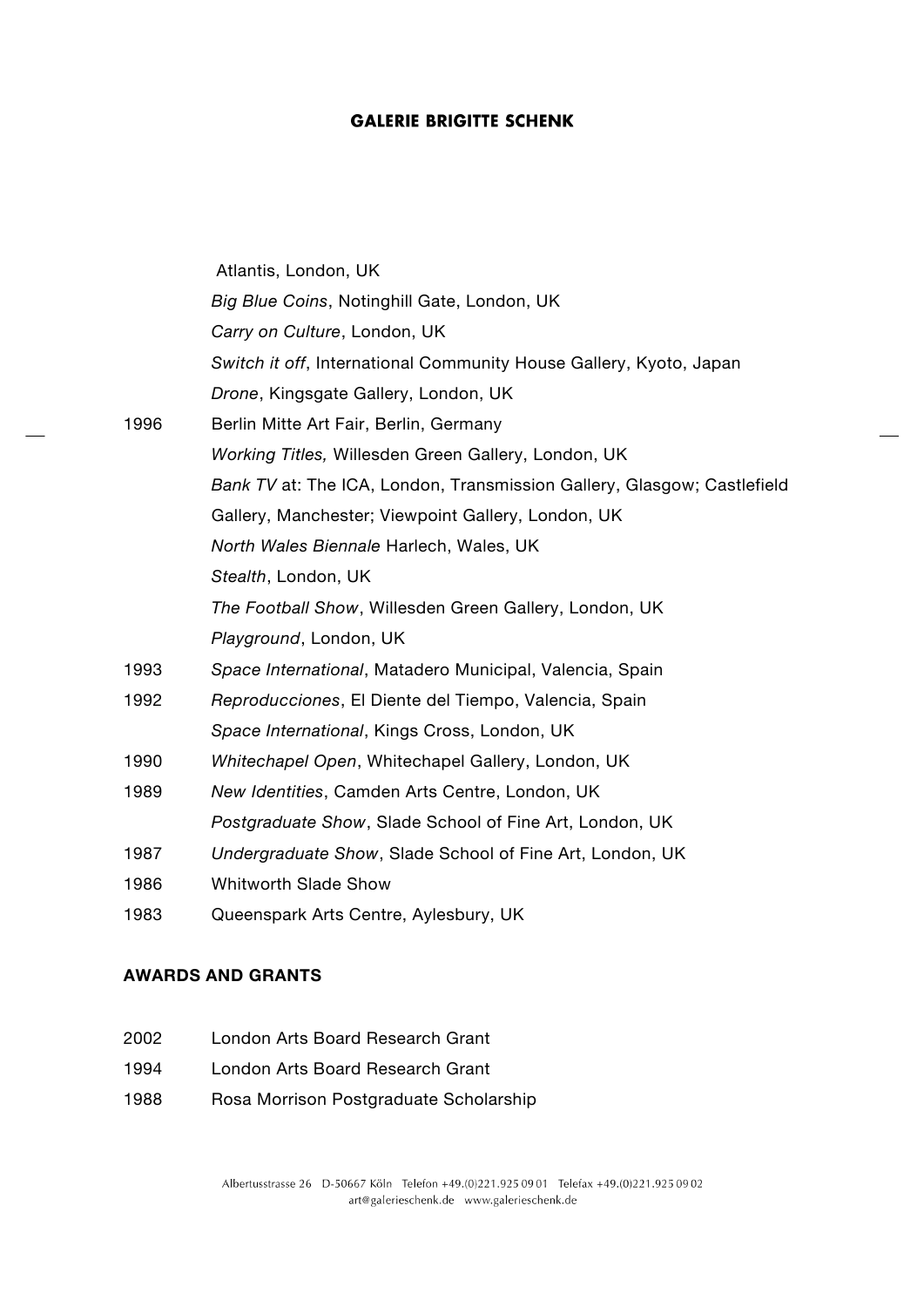1987 Jeremy Cubitt Award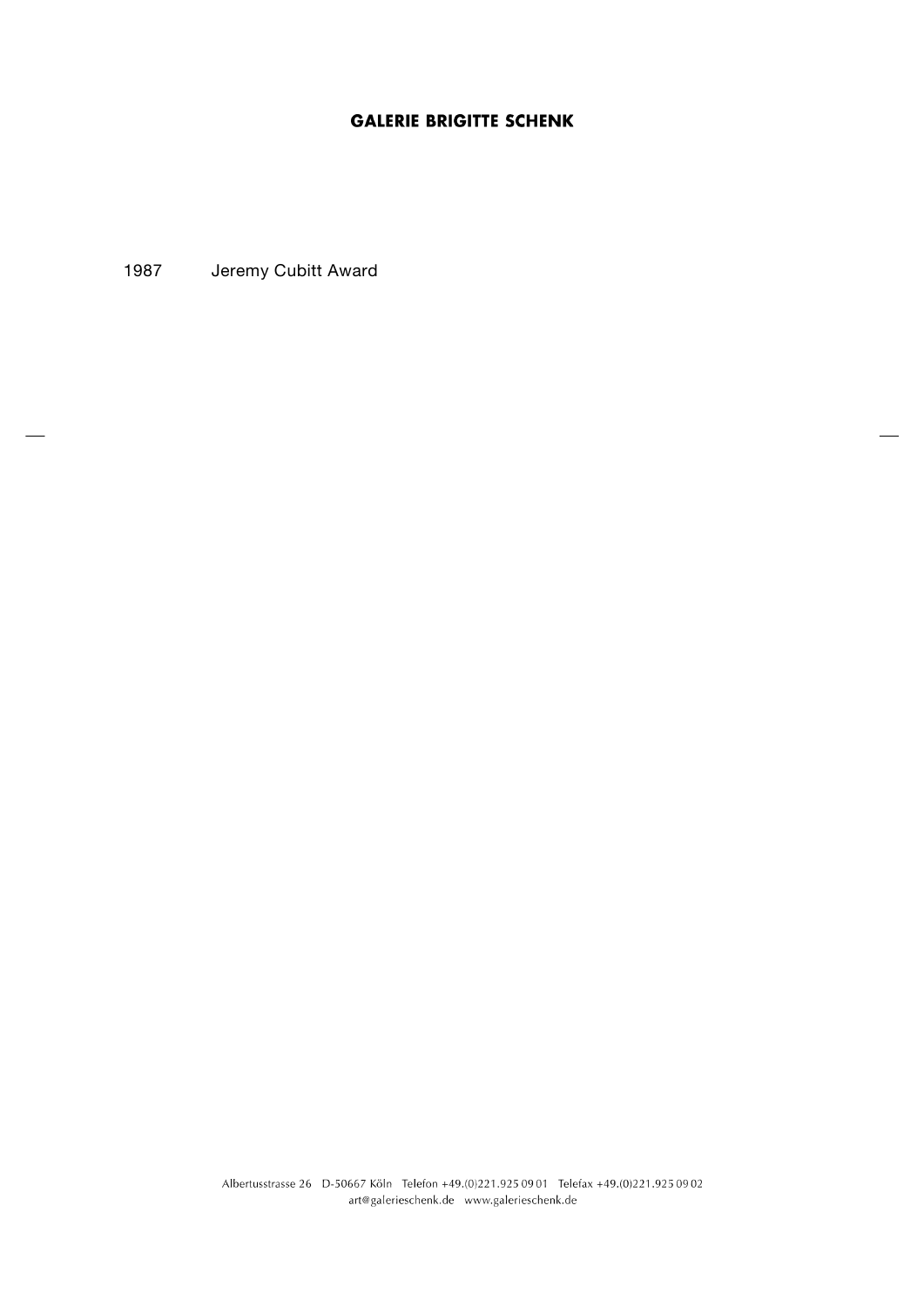#### **SOLO EXHIBITIONS**

| 2015 |  | In Memoriam, Galerie Brigitte Schenk, Cologne, Germany |  |
|------|--|--------------------------------------------------------|--|
|------|--|--------------------------------------------------------|--|

- 2005 *Paintings 1989*, Galerie Brigitte Schenk, Cologne, Germany
- 1995 *Neue Bilder*, Galerie Brigitte Schenk Cologne, Germany
- 1993 *L.O.K Gallery*, New York, USA
- 1992 Galerie Brigitte Schenk, Cologne, Germany
- 1987 Galerie Steffen Wirtz, San Francisco, USA Galeria MRCOS, Madrid, Spain
- 1984 Galerie Leyendecker, Tenerif, Spain
- 1983 Galerie Jurka, Amsterdam, Netherlands Bonnefanten Museum, Maastricht, Netherlands
- 1981 Galerie Paul Maenz, Cologne, Germany

#### **GROUP EXHIBITIONS**

- 2016 *Die 80er. Figuative Malerei in der BRD*, Städelmuseum, Frankfurt, Germany
- 2010 *Consider the Oyster,* James Graham & Sons, New York, USA
- 2006 *Spring*, Galerie Brigitte Schenk, Cologne, Germany
- 2005 *Flashback Revisiting the art of he Eighties*, Museum für Gegenwartskunst, Emanuel-Hoffmann-Stiftung, Basel, Schwitzerland *Hot Needle (Graphische Arbeiten aus den 80ern)*, City Gallery, Prague, Czech Republik
- 2004 *Für die Konstruktion des Unmöglichen*, European Kunsthalle, Cologne, Germany
- 2003 *Obsessive Malerei Ein Rückblick auf die Neuen Wilden*, ZKM, Museum für Neue Kunst, Karlsruhe, Germany *El Regreso de los gigantes – Pintura alemana 1975 – 1985 ón*, Museo de Arte Moderna, Sao Paulo, Brasil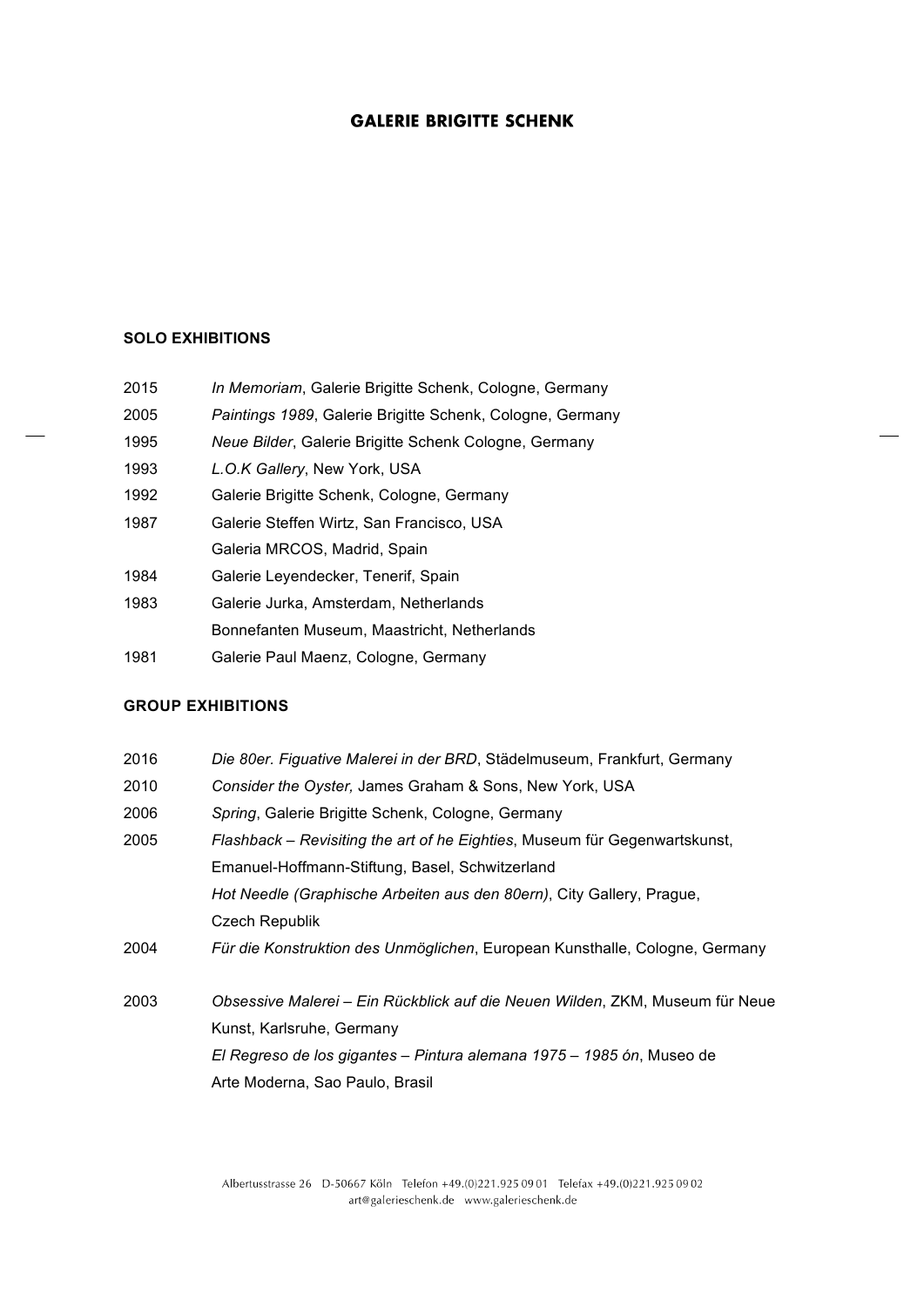| 2002 | El regreso de los gigantes. Pintura alemana 1975-1985 de la colección Deutsche |
|------|--------------------------------------------------------------------------------|
|      | Bank, Museo de Arte Contemporáneo de Monterrey (MARCO) Monterrey, Nuevo        |
|      | León, México                                                                   |
| 2000 | Kunst aus den 80ern, Galerie Andreas Baumgartl, München, Germany               |
| 1999 | Galerie für Zeitgenössische Kunst, Leipzig, Germany                            |
| 1987 | Milwaukee Museum, Milwaukee, USA                                               |
|      | First Street Museum, St. Louis, USA                                            |
| 1984 | German Expressionism / Metzger Collection, Sara Hilén Art Museum,              |
|      | Tampere, Finland                                                               |
|      | Mulheimer Freiheit proudly presents the second bombing, ICA - Institute of     |
|      | Contemporary Arts London, London, UK                                           |
|      | Museum in Ulm, Ulm, Germany                                                    |
| 1982 | Documenta 7, Kassel, Germany                                                   |
|      | Kunsthalle Basel, Basel, Schwitzerland                                         |
|      | Neue Malerei aus Italien, USA und Westdeutschland, Galerie Ariadne - Thomas    |
|      | Netusil Kunsthandel, Wien, Austria                                             |
| 1981 | Mülheimer Freiheit - Die Seefahrt und der Tod, Kunsthalle Wilhelmshaven,       |
|      | Wilhelmshaven, Germany                                                         |
|      | Nieuwe Duitse Kunst 1: Mülheimer Freiheit, Groninger Museum, Groningen,        |
|      | <b>Netherlands</b>                                                             |

# **PUBLICATIONS**

| 1993 | Hunger nach Bildern. Deutsche Malerei der Gegenwart, Wolfgang Max Faust, |
|------|--------------------------------------------------------------------------|
|      | Gerd de Vries, DuMont Köln                                               |
| 1985 | Der Mensch, Der Ufa-Palast / Gerhard Naschberger. Franz-Josef            |
|      | Heumannskämper, Cologne: Post                                            |

## **WORK IN PERMANENT COLLECTIONS**

S.M.A.K., Geneva, Schwitzerland

Museum Boymans van Beuningen, Rotterdam, Netherlands